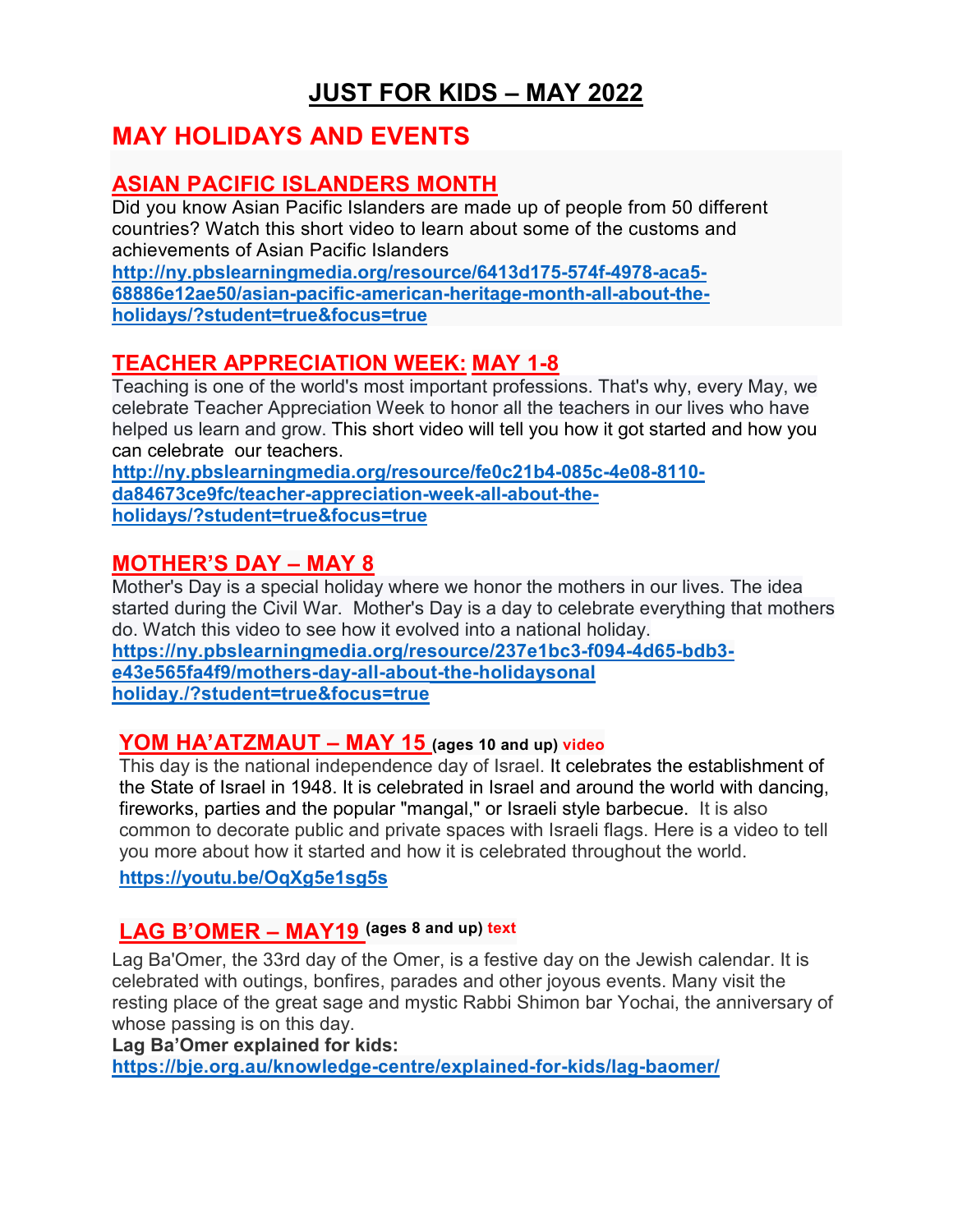### **MEMORIAL DAY – MAY 30 (ages 8 and up) video**

Watch this video to learn about this holiday that honors soldiers who died in war. Learn how we celebrate it and why it was first called Decoration Day. **[https://ny.pbslearningmedia.org/resource/87a8f1c1-a555-448a-9aae-](https://ny.pbslearningmedia.org/resource/87a8f1c1-a555-448a-9aae-78a7b9110375/memorial-day-all-about-the-holidays/?student=true&focus=true)[78a7b9110375/memorial-day-all-about-the-holidays/?student=true&focus=true](https://ny.pbslearningmedia.org/resource/87a8f1c1-a555-448a-9aae-78a7b9110375/memorial-day-all-about-the-holidays/?student=true&focus=true)**

## **LEARN ABOUT ISRAEL:**

- **TAKE A ONE MINUTE VIDEO TOUR OF JERUSALEM (ages 6 and up) video <https://youtu.be/X-vKhLfb2PQ>**
- **GROVER VISITS JERUSALEM (ages 6 and up) video** Jerusalem is home to many different people. Listen to the different sounds, take in the sights with Grover and his friend Talia as they visit places like the shuk (marketplace), the Knesset (where they make the laws), and the Western Wall - all in Jerusalem! As Grover says, "There is just so much to try!" **<https://youtu.be/d3JeXLu63Gw>**
- **LEARN [HATIKVAH, THE ISRAELI NATIONAL ANTHEM](https://r.search.yahoo.com/_ylt=AwrFcKSIK1Ni_Fsdpmj8w8QF;_ylu=c2VjA2NkLWF0dHIEc2xrA3NvdXJjZQR2dGlkAwRydXJsA2h0dHBzOi8vd3d3LnlvdXR1YmUuY29tL3dhdGNoP3Y9clJrUkJYdURZVVE-/RV=2/RE=1649646600/RO=10/RU=https%3a%2f%2fwww.youtube.com%2fwatch%3fv%3drRkRBXuDYUQ/RK=2/RS=FKGju8u7ISFaPXXWvMXvqxD_TT8-) (ages 10 and up) video** Hatikvah means "The Hope." Listen to a summary of how the song developed and learn what the lyrics mean. Then practice singing along**. <https://youtu.be/rRkRBXuDYUQ>**

# **STORIES TEACHER APPRECIATION**

#### **THANK YOU MR. FALKER by Patricia Polacco (ages 7-12) Read aloud**

When Patricia was a little girl, she could paint and draw beautifully, but when she looked at words on a page, all she could see was jumble. It took a very special teacher, Mr. Falker, to see that she had a disability called dyslexia. He encouraged her to overcome her reading disability, and Patricia Polacco, who is a famous author today, will never forget him.

**<https://youtu.be/T31xdMyV3-c>**

# **ISRAEL**

#### **ELLA'S TRIP TO ISRAEL by Vivian Newman (ages 5-8) Read aloud**

What can you learn about Israel as you travel there with Ella and her parents? **<https://youtu.be/zjA7KfJ8WXI>**

#### **SNOW IN JERUSALEM by Deborah da Costa (ages 8-10) Read aloud**

Avi and Hamudi are two boys who live in Jerusalem's Old City―Avi in the Jewish Quarter and Hamudi in the Muslim Quarter. To each boy, the other's neighborhood is a strange place. What could bring these two boys together? Listen to this story and find out.

**<https://youtu.be/WAl8aHTu7r8>**